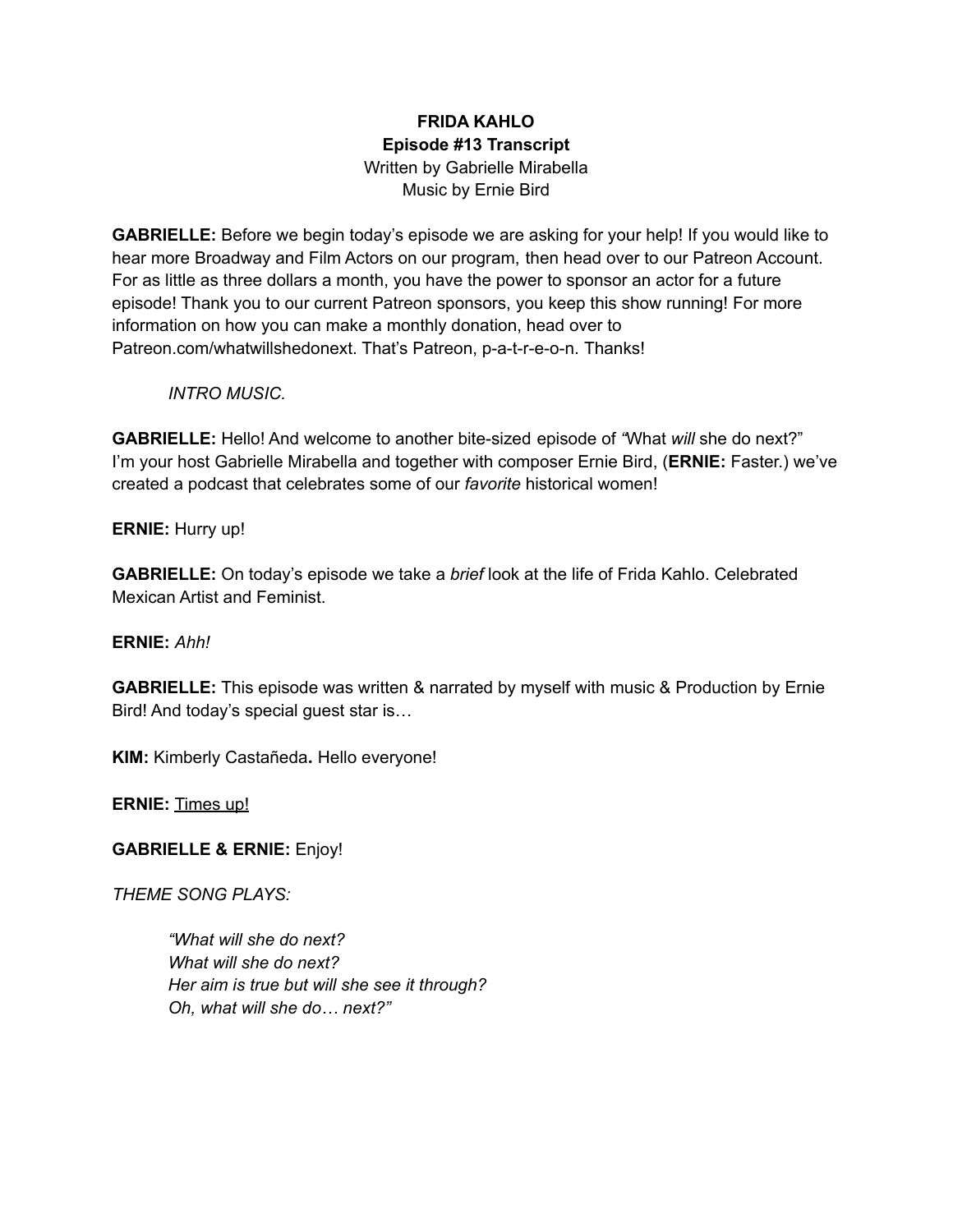**GABRIELLE:** Frida Kahlo was born July 6th, 1907 in Coyoacán, Mexico in a house named La Casa Azul or The Blue House. Her Mother was Matilde Calderon y Gonzalez a woman of indigenous Mexican descent, and her Father was Carl Wilhelm Kahlo of Pforzheim, Germany.

From an early age Frida loved to draw and express herself through art. She was also interested in sports and led an active childhood with her three sisters.

But, at the age of six years old Frida's childhood was thrown into jeopardy when she developed a life-threatening disease called polio. Thankfully, Frida survived, but the virus left a physical imprint that remained with her for the rest of her life. The virus had shortened one of her legs, changing the way she was able to walk, run and play.

But, even throughout this painful experience Frida was able to adapt and led a full and happy childhood. She continued to play sports, to swim and run and started boxing lessons to strengthen her muscles.

As Frida entered adulthood, she also became interested in medicine and treating the physical body. This interest in medicine, possibly derived from her own medical experiences, led her to begin her own medical studies at the National Preparatory School in 1922.

But, on September 17, 1925, at the age of eighteen, the public bus that Frida was riding on was involved in a terrible accident. An accident that would forever change the course of Frida's life.

*Transition.*

**KIM:** "At the end of the day, we can endure much more than we think we can." - Frida Kahlo

## *TRANSITION MUSIC.*

**GABRIELLE:** After surviving a near fatal bus accident, Frida Kahlo was left in terrible pain. The injuries she sustained to her body, especially to her spine, legs and hips, forced her to spend many months in bed. Frida's health was hanging in the balance. And, it would be a long and hard road to recovery.

But, it was also here, lying in bed, looking up at the ceiling, that Frida turned to her childhood passion for art. She was given a special-made easel, a wooden frame used to hold an artist's work, so that she could paint from her position in bed. Her Mother also installed a mirror so that Frida could create self-portraits, a painting of the artist created by the artist.

Frida began to paint. She experimented with colors and form. She painted what she saw and what she knew, and she painted the person she knew the best. Herself. But, she did not sketch some "perfect" version of herself. Frida painted herself exactly as she was in that moment.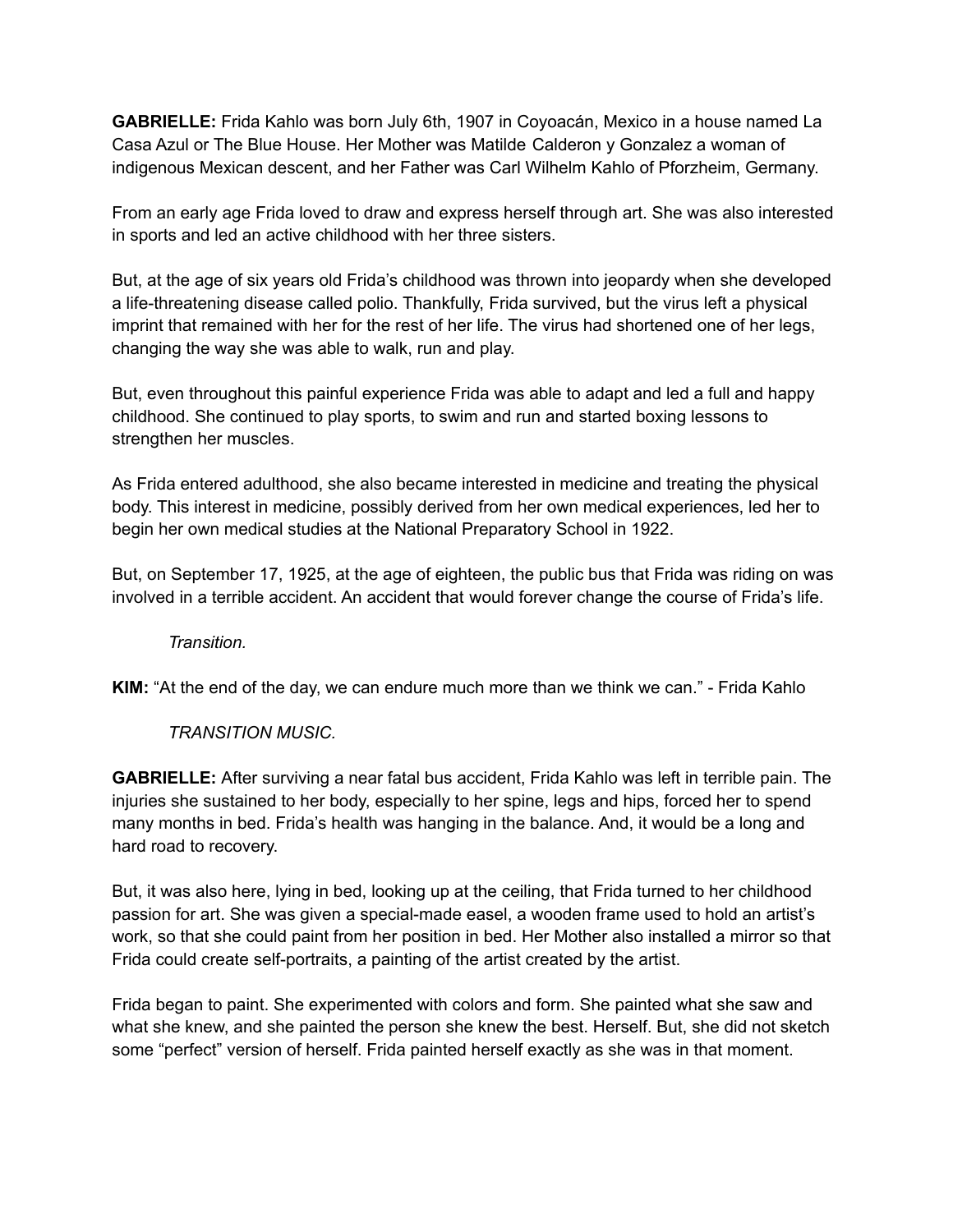She painted the injuries she had sustained, and the effects they had upon her body. She painted her body hair, especially on her face, without fear of what certain "beauty" standards might think or say. For, Frida Kahlo didn't quite care what others might say about her work. She painted only to express herself. Her true self.

## *Transition.*

**KIM:** "Well, I hope that if you are out there and read this and know that, yes, it's true I'm here, and I'm just as strange as you."- Frida Kahlo.

## *TRANSITION MUSIC.*

**GABRIELLE:** Frida Kahlo was soon able to leave her bed, and began her career as a professional artist. Although she was recovering, she still dealt with her physical pain for the rest of her life.

But, it wasn't just her physical form that Frida showcased in her paintings. She also featured her Mexican heritage and culture.

Frida could often be seen wearing a Tehuana dress, a traditional dress worn by the Zapotec women from Oaxaca. In her paintings, Frida used bright, vivid colors, flowers, feathers, plants and even her own pet monkey!

Frida may have been called a "surrealist" painter by some of the European artists of the day, but Frida saw herself first and foremost as her own creation: An artist inspired by her own private world, inspired by Mexican tradition, and inspired by the freedom she felt when painting.

After many years as a respected artist, Frida Kahlo passed away at the age of forty-seven on July 13, 1954 in La Casa Azul. By her side were family and friends, including her husband Diego Rivera. Diego was also an artist, and he is best known for his lively murals- elongated paintings, created on walls.

Although Frida was not particularly famous in her time, her work has now become a symbol of women's strength, the power of people living with disabilities, and a celebration of Mexican heritage and culture.

*Transition.*

**KIM:** "I paint my own reality. The only thing I know is that I paint because I need to, and I paint whatever passes through my head without any other consideration." - Frida Kahlo

*TRANSITION MUSIC.*